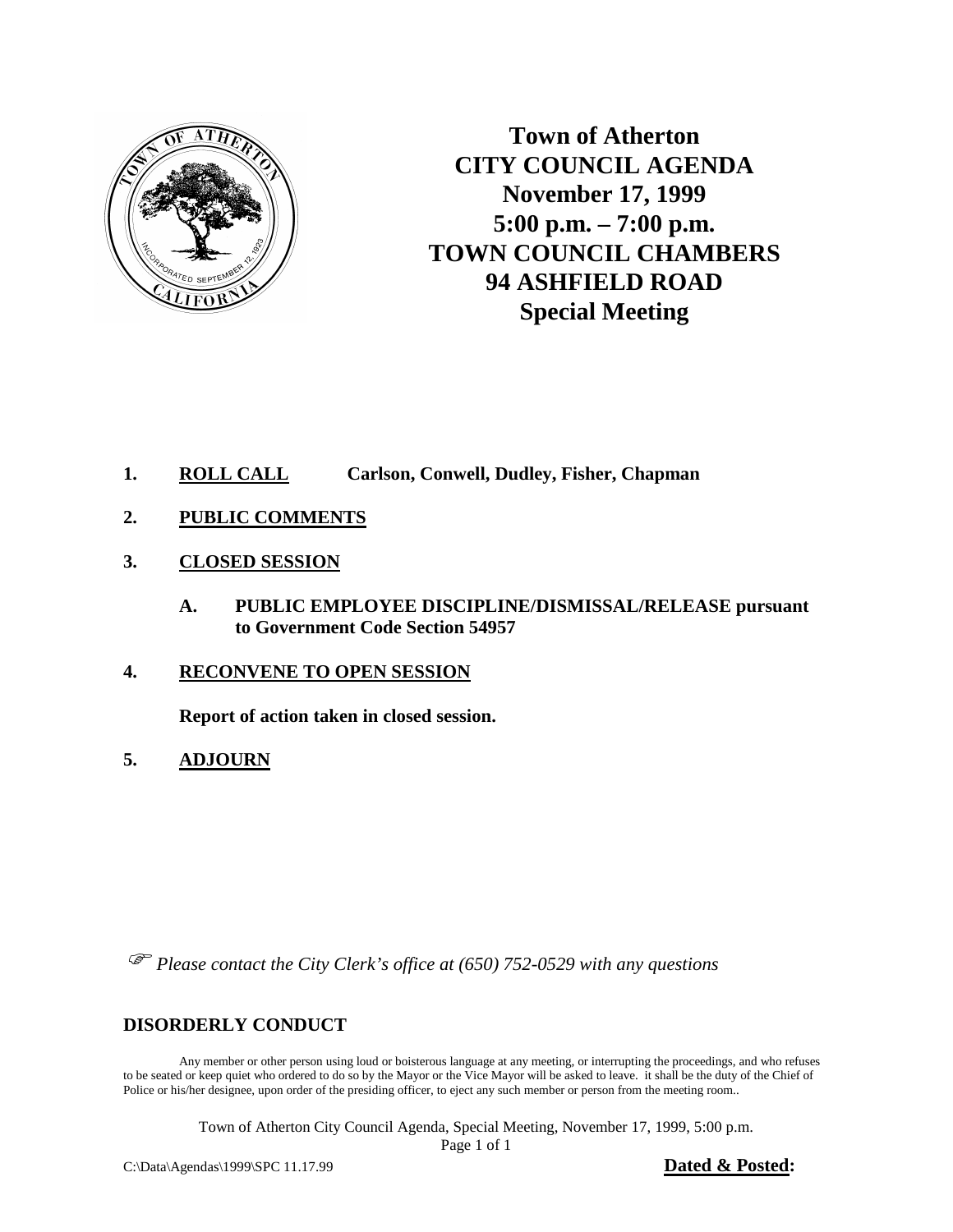

**Town of Atherton CITY COUNCIL AGENDA November 17, 1999 7:00 p.m. TOWN COUNCIL CHAMBERS** 94 ASHFIELD ROAD ATHERTON, CALIFORNIA

# **REGULAR COUNCIL MEETING**

- **1. ROLL CALL Carlson, Conwell, Dudley, Fisher, Chapman**
- **2. COUNCIL REORGANIZATION**

#### **REGULAR AGENDA (Item 3)**

**3. DISCUSSION – SOUTH BAYSIDE WASTE MANAGEMENT AUTHORITY RESOLUTIONS FOR PURCHASE AGREEMENT, OPERATION AGREEMENT, AND BFI FRANCHISE AGREEMENT** – **Robert Hilton, Consultant**

**APPROVAL OF RESOLUTION NO. 99-\_\_\_\_\_, A RESOLUTION OF THE CITY COUNCIL OF THE TOWN OF ATHERTON APPROVING THE PURCHASE AGREEMENT FOR THE ACQUISITION OF THE REAL PROPERTY AND PERSONAL PROPERTY KNOWN AS THE SAN CARLOS TRANSFER STATION AND SAN MATEO RECYCLERY**

**Recommendation: Adopt Resolution No. 99-\_\_\_\_\_, a resolution of the City Council of the Town of Atherton approving the purchase agreement for the acquisition of the real property and personal property known as the San Carlos Transfer Station and San Mateo Recyclery.**

 **APPROVAL OF RESOLUTION NO. 99-\_\_\_\_\_\_, A RESOLUTION OF THE CITY COUNCIL OF THE TOWN OF ATHERTON APPROVING THE OPERATION AGREEMENT FOR THE SOUTH BAYSIDE WASTE MANAGEMENT FACILITIES**

**Recommendation: Adopt Resolution No. 99-\_\_\_\_\_\_, a resolution of the City Council of the Town of Atherton approving the operation agreement for the South Bayside Waste Management Facilities.**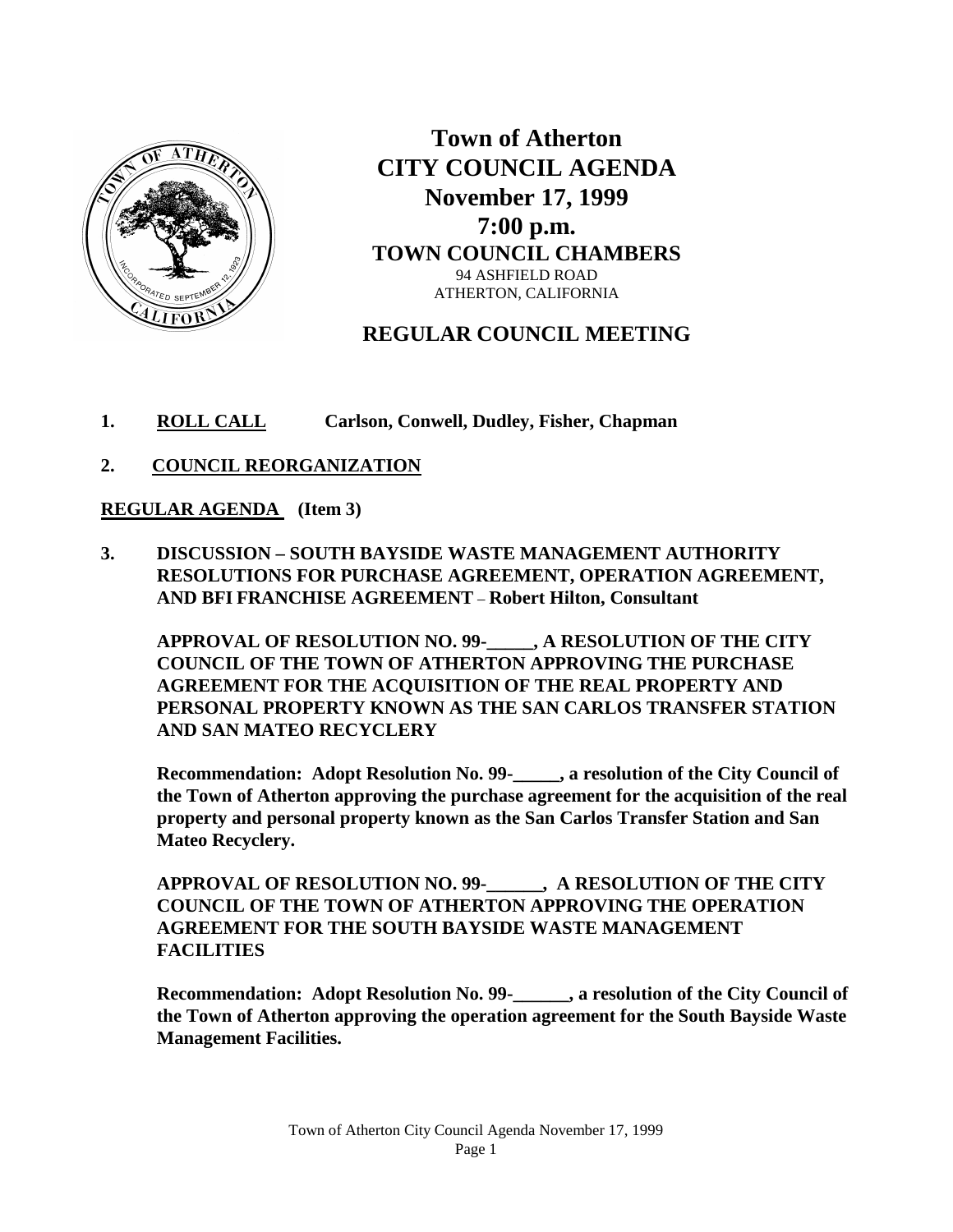### **REGULAR AGENDA Continued**

**APPROVAL OF RESOLUTION NO. 99-\_\_\_\_\_, A RESOLUTION OF THE CITY COUNCIL OF THE TOWN OF ATHERTON APPROVING THE FRANCHISE AGREEMENT WITH BFI WASTE SYSTEMS OF NORTH AMERICA, INC. FOR SOLID WASTE, RECYCLABLE MATERIALS AND PLANT MATERIALS COLLECTION SERVICES**

**Recommendation: Adopt Resolution No. 99-\_\_\_\_\_\_, a resolution of the City Council of the Town of Atherton approving the franchise agreement with BFI Waste Systems of North America, Inc. for solid waste, recyclable materials and plant materials collection services.**

### **4. PRESENTATIONS/RECOGNITION**

**A. Proclamation: Clara Bransten Dinkelspiel's 90th Birthday**

### **5. COUNCIL REPORTS**

- **6. PUBLIC COMMENTS (only for items which are not on the agenda - limit of three minutes per person)**
- **7. CITY MANAGER'S REPORT**
- **8. POLICE CHIEF'S REPORT**
- **9. COMMUNITY ORGANIZATION ROUNDTABLE REPORT (Directed by Resolution No. 99-6)**

**CONSENT CALENDAR (Items 10 through 16)**

**10. APPROVAL OF MINUTES OF SPECIAL MEETING OF 10/19/99, REGULAR MEETING OF 10/20/99, AND SPECIAL MEETING OF 11-06-99**

**Recommendation: Approve Minutes of Special Meeting of 10/19/99, Regular Meeting of 10/20/99, and Special Meeting of 11-06-99.**

**11. APPROVAL OF TREASURER'S REPORT FOR JULY THROUGH SEPTEMBER AND BILLS AND CLAIMS FOR October 15, 1999, THROUGH November 8, 1999**

**Recommendation: Approve Treasurer's Report for July through September and Bills and Claims for October 15, 1999, through November 8, 1999, in the amount of \$545,109.08.**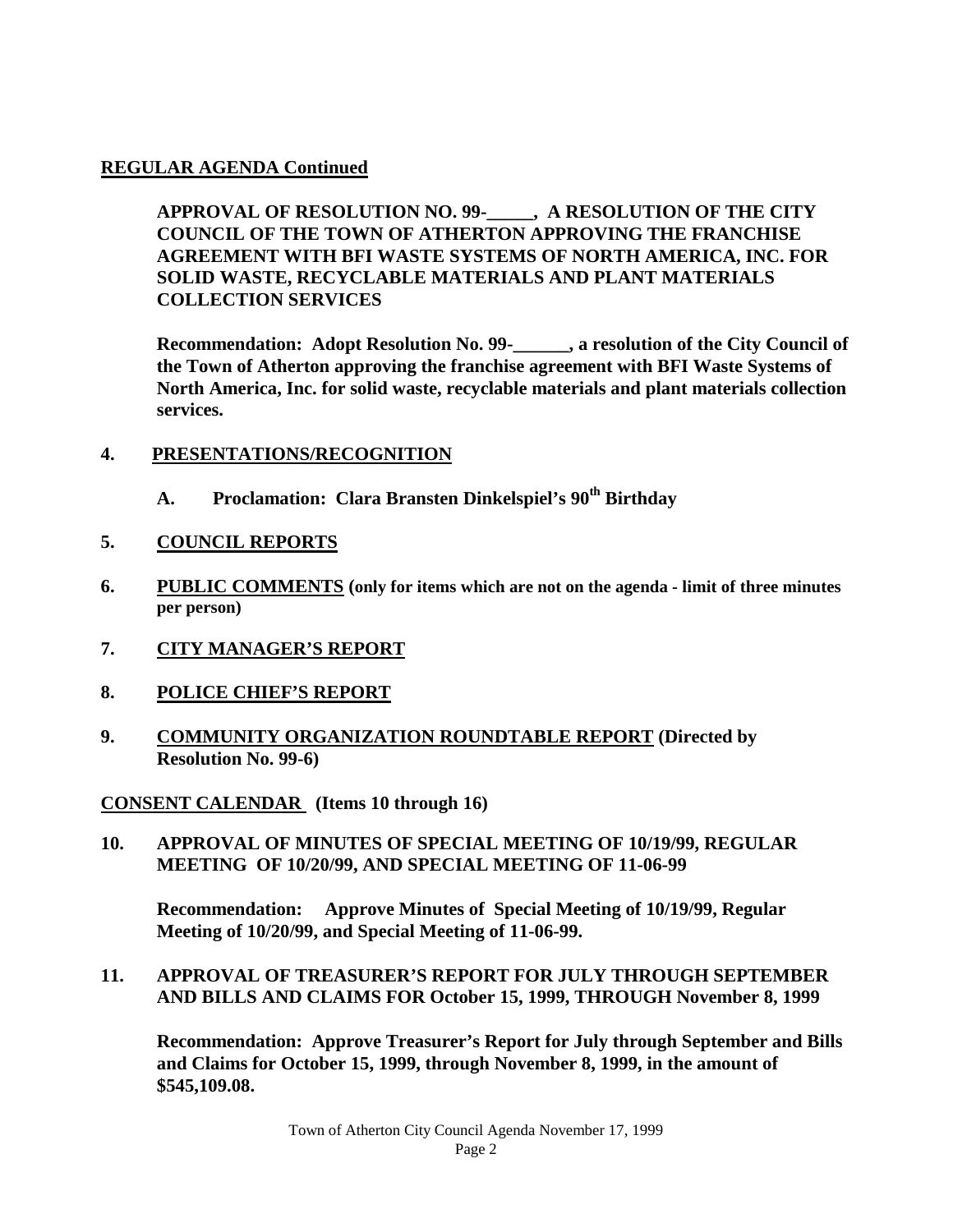### **CONSENT CALENDAR Continued**

**12. ADOPTION OF ORDINANCE NO. \_\_\_\_\_, AMENDING TITLE 15 OF THE ATHERTON MUNICIPAL CODE, REPEALING ORDINANCE NO. 488 AND ALL OTHERS IN CONFLICT THEREWITH AND ADOPTING CURRENT BUILDING, PLUMBING, MECHANICAL, ADMINISTRATIVE, HOUSING, ELECTRICAL, AND ABATEMENT OF DANGEROUS BUILDING CODES.**

**Recommendation: Adopt Ordinance No. \_\_\_\_\_, amending Title 15 of the Atherton Municipal Code, repealing Ordinance No. 488 and all others in conflict therewith and adopting current building, plumbing, mechanical, administrative, housing, electrical, and abatement of dangerous building codes and waive further reading.**

**13. APPROVAL OF RESOLUTION NO. 99-\_\_\_\_\_, ESTABLISHING CITY COUNCIL APPROVED ADMINISTRATIVE FEES FOR STAFF COSTS FOR CARRYING OUT THE CONSTRUCTION AND DEMOLITION PROGRAM**

**Recommendation: Adopt Resolution No. 99-\_\_\_\_\_, attached to the staff report, establishing City Council approved Administrative fees for staff costs for carrying out the Construction and Demolition Program.** 

**14. APPROVAL OF RESOLUTION NO. 99-\_\_\_\_\_, A RESOLUTION OF THE CITY COUNCIL OF THE TOWN OF ATHERTON DECLARING THE RESULTS OF THE NOVEMBER 2, 1999, GENERAL MUNICIPAL ELECTION**

**Recommendation: Adopt Resolution No. 99-\_\_\_\_, a resolution of the City Council of the Town of Atherton declaring the results of the November 2, 1999, General Municipal election.**

**15. APPEAL OF PLANNING COMMISSION DECISION FOR PARCEL MAP FOR 73 MONTE VISTA AVENUE**

**Recommendation: Set a Public Hearing for Wednesday, December 15, 1999, 7:00 p.m. to hear an appeal of a Planning Commission decision for parcel map for 73 Monte Vista Ave.**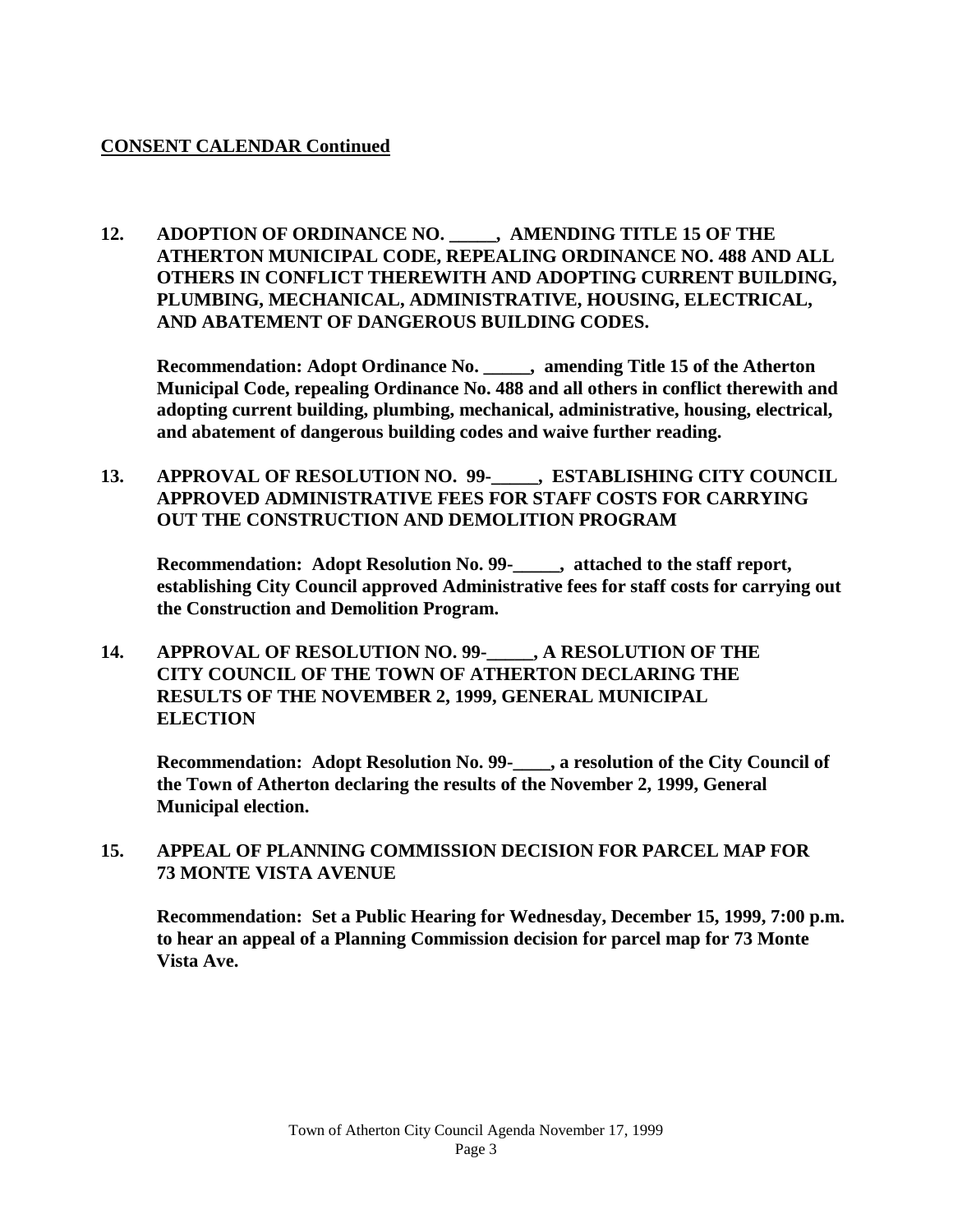### **CONSENT CALENDAR continued**

### **16. THIRD AMENDMENT TO THE AMENDED JOINT POWERS AGREEMENT ESTABLISHING THE ALCOHOL VIOLATION TEMPORARY HOUSING AUTHORITY**

**Recommendation: 1) approve the Third Amendment to the Amended Joint Powers Agreement establishing the Alcohol Violation Temporary Housing Authority which increases the County of San Mateo's contribution for Fiscal Year 1998-99 and includes the cost of living language to eliminate the need for future amendments. 2) authorize the Mayor to sign amended Joint Powers Agreement.**

## **PUBLIC HEARING (Item 17)**

**17. PUBLIC HEARING – ADOPTION OF ORDINANCE NO. \_\_\_\_\_, AN ORDINANCE OF THE CITY COUNCIL OF THE TOWN OF ATHERTON CALLING AN ELECTION TO SUBMIT TO THE VOTERS AN ORDINANCE, AUTHORIZING THE LEVY OF A SPECIAL TAX FOR MUNICIPAL SERVICES AND FOR THE EXPENDITURE OF FUNDS DERIVED FROM SUCH TAX**

**Recommendation: 1) Open public hearing; hear testimony; close public hearing; 2) Adopt Ordinance No.\_\_\_\_, an ordinance of the City Council of the Town of Atherton calling an election to submit to the voters an ordinance authorizing the levy of a special tax for municipal services and for the expenditure of funds derived from such tax, and waive further reading.**

### **REGULAR AGENDA (Items 18 through 26)**

#### **18. APPROVAL OF RESOLUTION NO. 99-\_\_\_\_\_, A RESOLUTION OF THE CITY COUNCIL OF THE TOWN OF ATHERTON CALLING FOR AN ELECTION TO APPROVE THE SPECIAL MUNICIPAL TAX**

**Recommendation: 1) adopt resolution No. 99-\_\_\_\_\_, calling for an election to approve the Special Municipal Tax, 2) authorize the City Manager to execute an agreement with the County of San Mateo for election services.**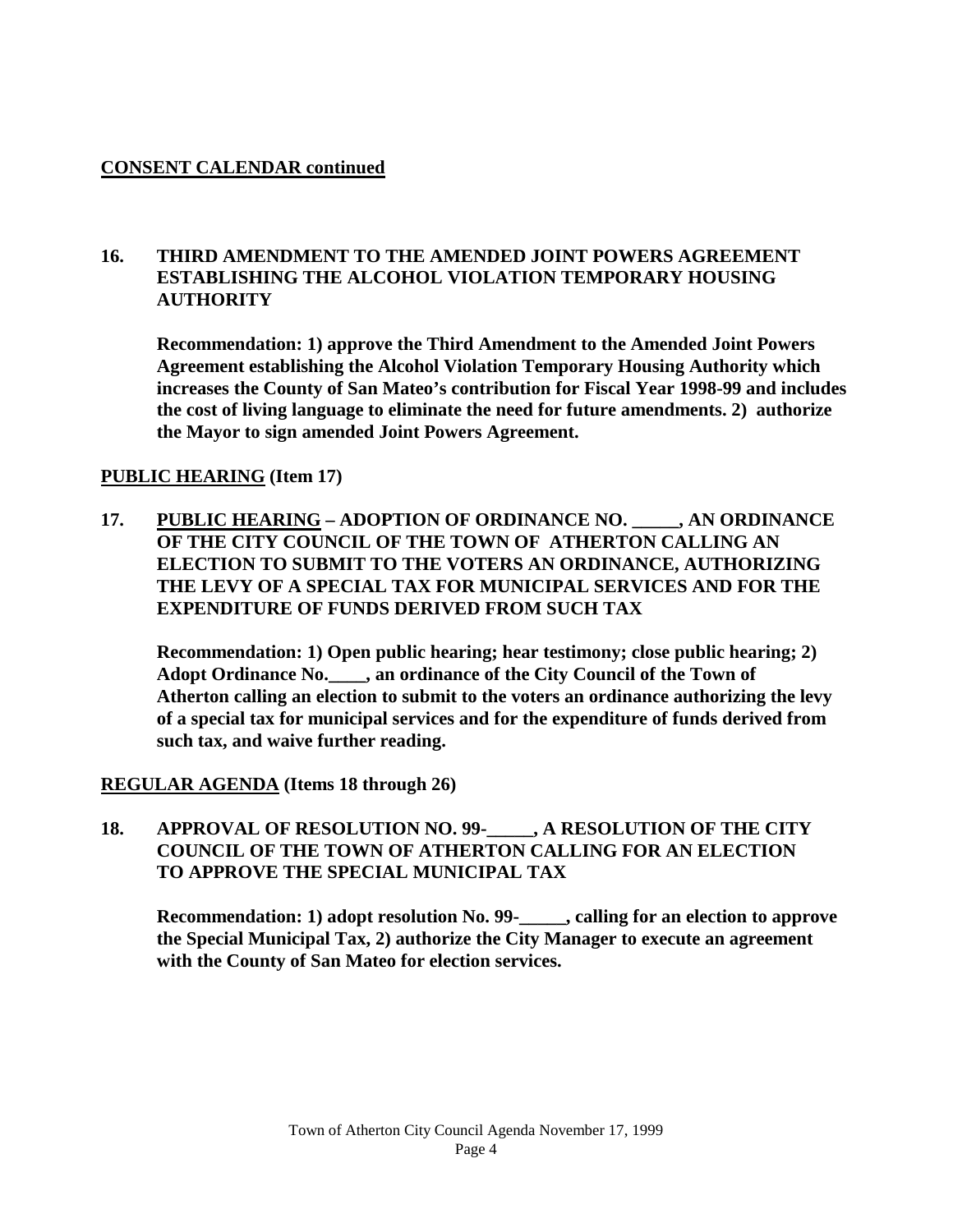#### **REGULAR AGENDA continued**

#### **19. CONTINUATION OF STANDBY PROGRAM FOR AFTER HOURS PUBLIC WORKS MAINTENANCE**

**Recommendation: Pass a motion to continue the standby program for after works hours provided for in the Memorandum of Understanding with Town Maintenance Workers, that covers the period of July 1, 1998 through June 30, 2001.**

**20. APPROVAL OF RESOLUTION NO. 99-\_\_\_\_\_. A RESOLUTION OF THE CITY COUNCIL OF THE TOWN OF ATHERTON FINDING THAT PUBLIC INTEREST AND NECESSITY DICTATES THAT THE NEED TO REPLACE THE PEDESTRIAN SIGNAL CONTROLLER ON MIDDLEFIELD ROAD AT ENCINAL SCHOOL CONSTITUTES AN EMERGENCY THAT WILL NOT PERMIT A DELAY RESULTING FROM A COMPETITIVE SOLICITATION OF BIDS FOR ITS REPLACEMENT, AND THAT THE EMERGENCY DEMANDS THE IMMEDIATE EXPENDITURE OF PUBLIC MONEY TO SAFEGUARD PUBLIC HEALTH AND SAFETY, SUPPLEMENTAL BUDGET APPROPRIATION FOR REPLACEMENT CONTROLLER AND ACCEPTANCE OF PROPOSAL FROM PEEK TRAFFIC TO FURNISH AND INSTALL NEW PEDESTRIAN SIGNAL CONTROLLER**

**Recommendation: 1) Adopt Resolution No. 99-\_\_\_\_\_\_, finding that public interest and necessity dictates that the need to replace the pedestrian signal controller on Middlefield Road at Encinal School constitutes and emergency that will not permit a delay resulting from a competitive solicitation of bids for its replacement, and that the emergency demands the immediate expenditure of public money to safeguard public health and safety. ( Requires at least four affirmative votes). 2) Approve a supplemental budget appropriation from unallocated reserves in the amount of \$7,000 for a new controller for the pedestrian signal on Middlefield Road at Encinal School and to authorize the placement of an order for the new controller and its installation with Peek Traffic.**

**21. APPROVAL OF RESOLUTION NO. 99\_\_\_\_, A RESOLUTION OF THE CITY COUNCIL OF THE TOWN OF ATHERTON ADOPTING CERTAIN MEASURES TO IMPROVE MANAGEMENT OVERSIGHT**

**Recommendation: Adopt Resolution No. 99-\_\_\_, a resolution of the City Council of the Town of Atherton adopting certain measures to improve management oversight.**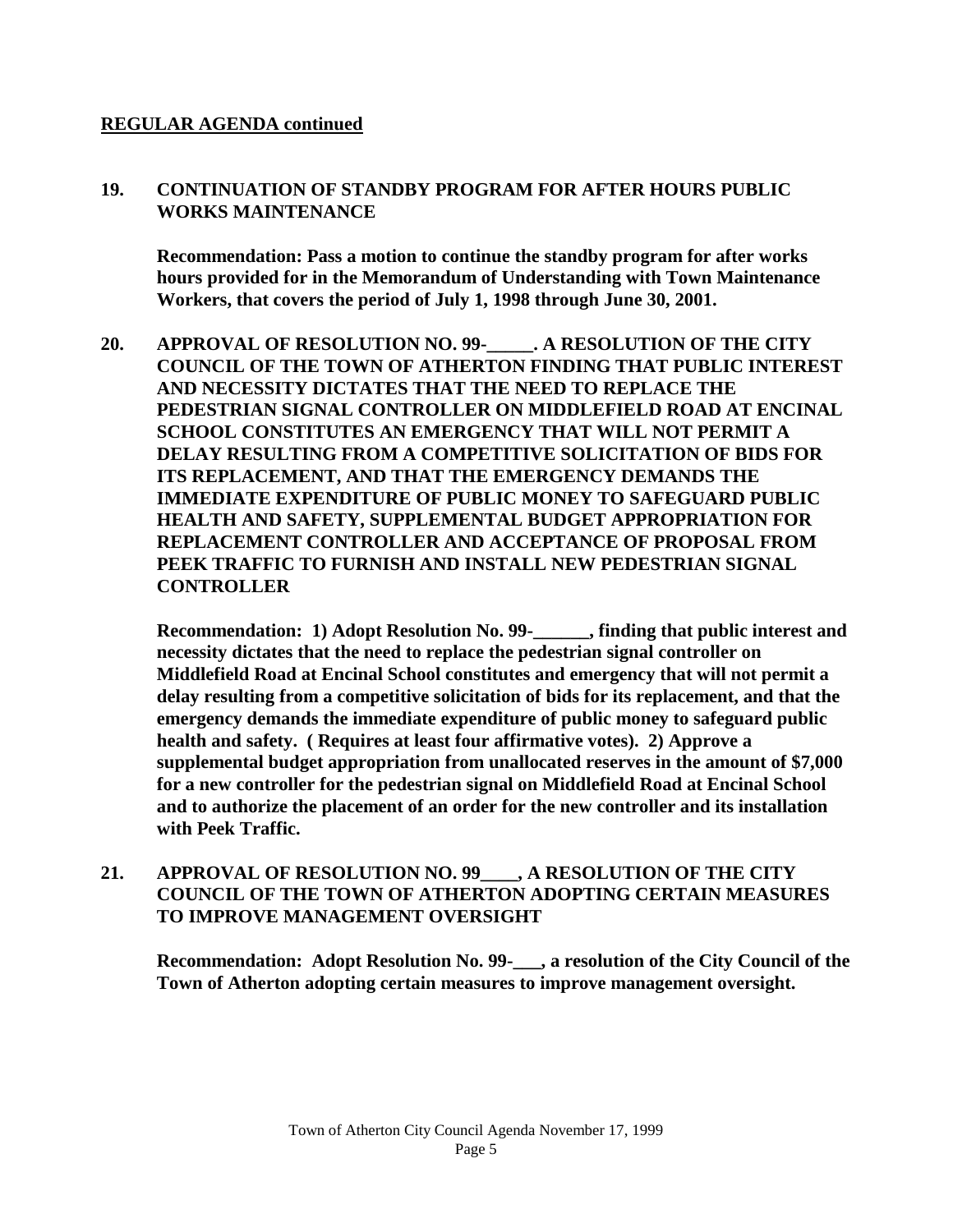#### **REGULAR AGENDA Continued**

- **22. DISCUSSION AND POSSIBLE ACTION - COUNCIL APPROVAL FOR HIRING NEW EMPLOYEES TO FILL EXISTING VACANCIES**
- **23. DISCUSSION AND POSSIBLE ACTION ON APPOINTMENT OF INTERIM CITY MANAGER**
- **24. DISCUSSION AND POSSIBLE ACTION OF PRELIMINARY BUDGET REDUCTION PLANS - FISCAL YEAR 1999-2000 AND 2000-2001**
- **25. DISCUSSION AND POSSIBLE ACTION - FINANCE COMMITTEE EXPANSION**
- **26. DISCUSSION OF FINAL PAYMENT TO FORMER FINANCE DIRECTOR**

**\*\*\*\*\*\*\*\*\*\*\*\*\*\*\*\*\*\***

### **27. ATHERTON CHANNEL DRAINAGE DISTRICT**

#### **\* \* \* \* \* \* \* \* \* \* \* \* \* \* \* \***

**28. AMICUS BRIEF: Zelig vs. County of Los Angeles, California Supreme Court**

#### **29. CLOSED SESSION**

**A. LIABILITY CLAIMS Pursuant to Government Code Section 54956.95:**

**Claimant: Scott Munns**

**Agency claimed against: Town of Atherton**

### **30. RECONVENE TO OPEN SESSION**

**Report of action taken in closed session.**

**31. ADJOURN**

*Please contact the City Clerk's office at (650) 752-0529 with any questions*

C:\DATA\AGENDA\1999\CC11.17.99 **Dated & Posted: 11.12.99**